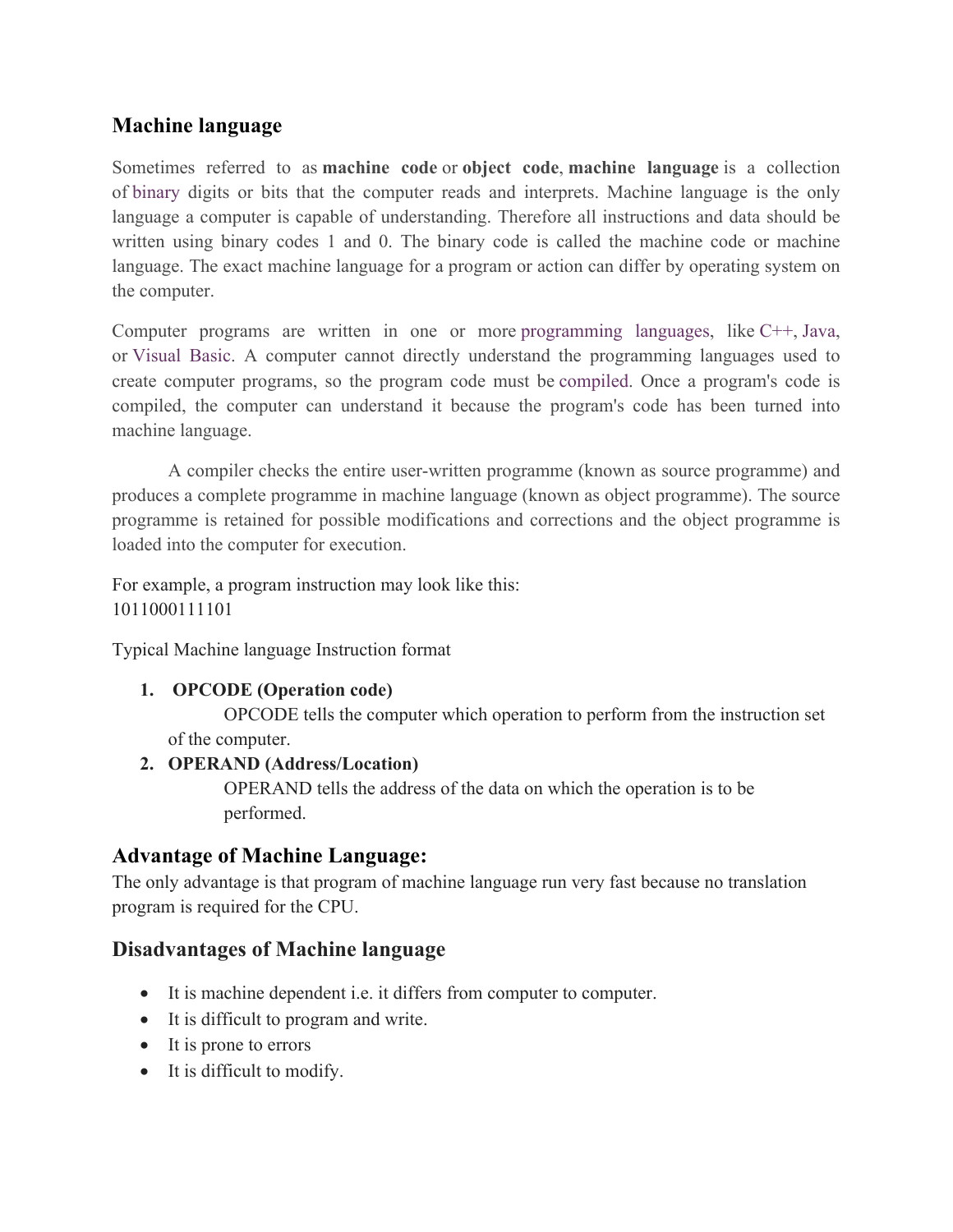#### **Assemble language/Symbolic language**

It is a low level programming language that allows a user to write a program using alphanumeric mnemonic of instructions. It requires a translator as assembler to convert language into machine language so that it can be understood by the computer. It is easier to remember and write than machine language.

 Using alphanumeric mnemonic codes instead of numeric cods for the instruction in the instruction set e.g. using ADD instead of 1110 (binary) or 14 (decimal) for instruction to add.

 Allowing storage location to be represented in form of alphanumeric address instead of numeric address e.g. representing memory locations 1000, 1001 etc.

#### **Assembler**

It is a computer programme which converts or translate assembly language into machine language. It assembles the machine language program in the main memory of the computer and makes it ready for execution.

|                                  | <b>INPUT</b> |                  | <b>OUTPUT</b> | Machine lang. |
|----------------------------------|--------------|------------------|---------------|---------------|
| <b>Assembly language program</b> |              | <b>ASSAMBLER</b> |               | program       |

The main memory in a computer is called Random Access Memory. It is known as RAM. This is the part of the computer that stores operating system software, software application and other information for the CPU to have fast and direct access when needed to perform tasks.

#### **Advantages of Assembly language**

- 1. The symbolic programming of Assembly Language is easier to understand and saves a lot of time and effort of the programmer.
- 2. It is easier to correct errors and modify program instructions.
- 3. Assembly Language has the same efficiency of execution as the machine level language. Because this is one-to-one translator between assembly language program and its corresponding machine language program.

#### **Disadvantages AssemblyLanguage:**

1. One of the major disadvantages is that assembly language is machine dependent. A program written for one computer might not run in other computers with different hardware configuration. Long programs written in such languages cannot be executed on small sized computers.

2. It takes lot of time to code or write the program, as it is more complex in nature.

# **High level languages**

High level language is abbreviated as **HLL**. High level languages are similar to the human language. Unlike low level languages, high level languages are programmers friendly, easy to code, debug and maintain.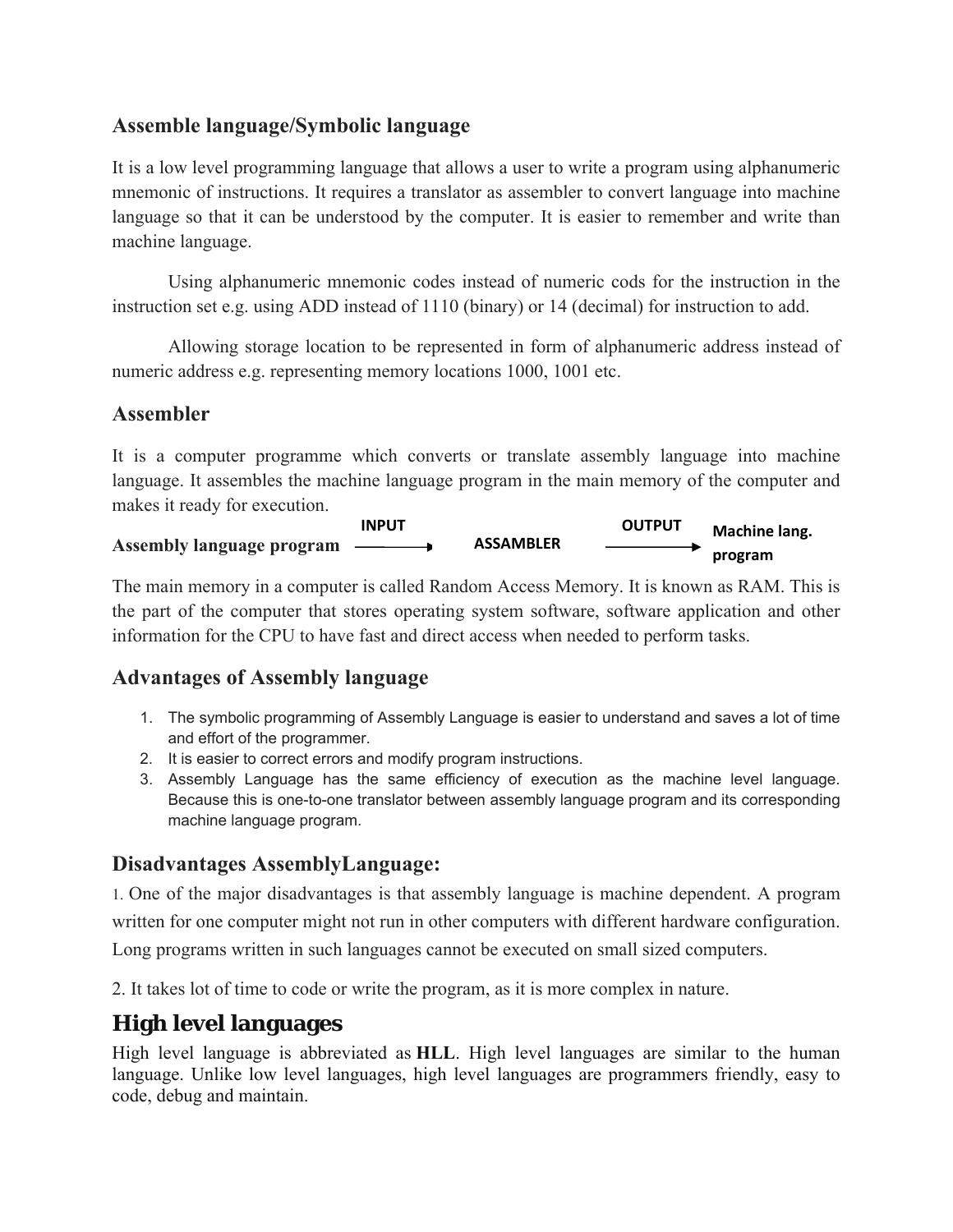High level language provides higher level of abstraction from machine language. They do not interact directly with the hardware. Rather, they focus more on the complex arithmetic operations, optimal program efficiency and easiness in coding.

Low level programming uses machine friendly language. Programmers writes code either in binary or assembly language. Writing programs in binary is complex and cumbersome process. Hence, to make programming more programmers friendly. Programs in high level language is written using English statements.

High level programs require compilers/interpreters to translate source code to machine language. We can compile the source code written in high level language to multiple machine languages. Thus, they are machine independent language.

Today almost all programs are developed using a high level programming language. We can develop a variety of applications using high level language. They are used to develop desktop applications, websites, system software's, utility software's and many more.

High level languages are grouped in two categories based on execution model – compiled or interpreted languages.



#### **Classification of high level language on the basis of execution model**

We can also classify high level language several other categories based on programming paradigm.